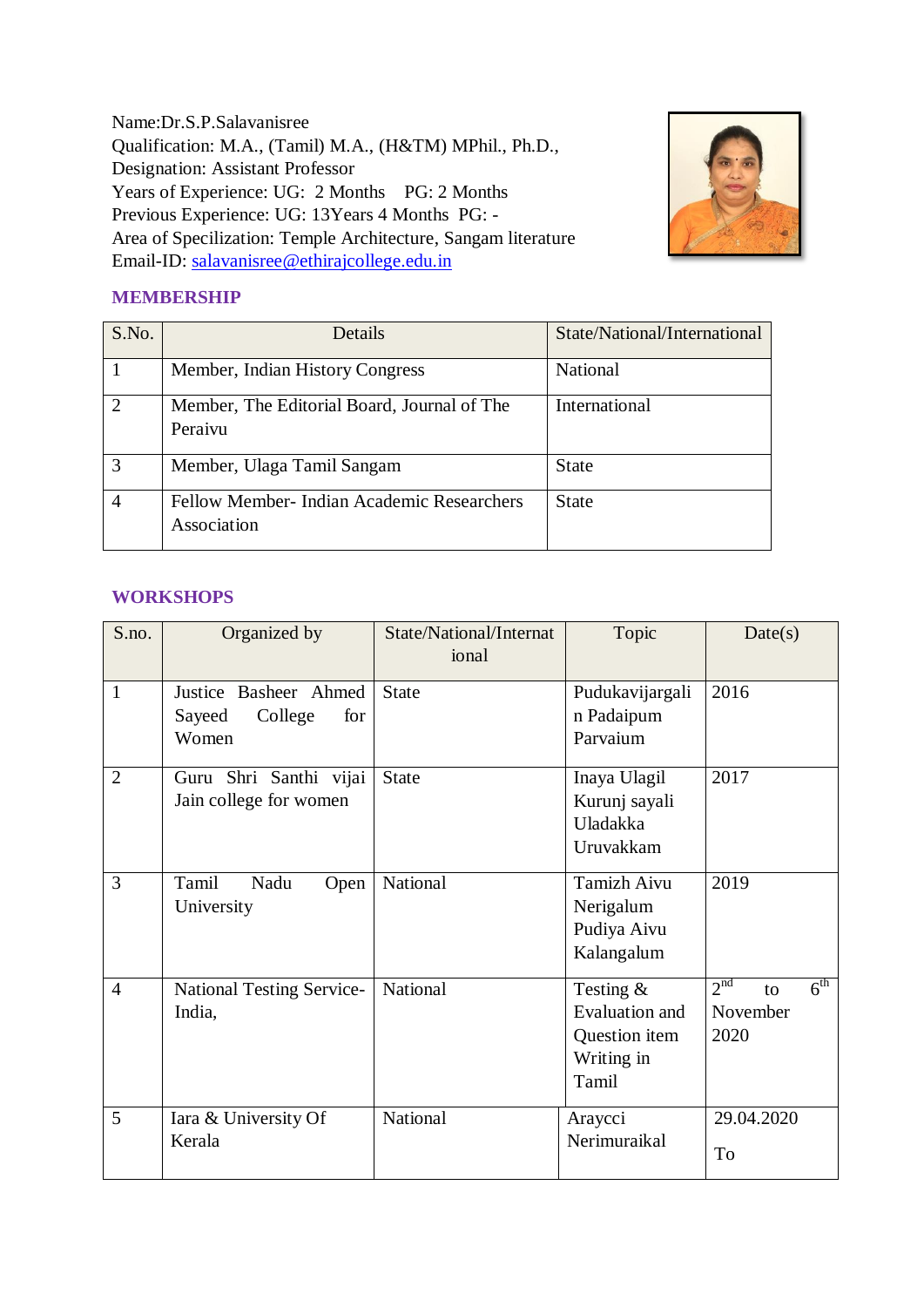|                |                                                  |               |                                 | 05.05.2020 |
|----------------|--------------------------------------------------|---------------|---------------------------------|------------|
| 6              | Trinity Women's College                          | National      | Tamil Ilakkiyam                 | 11.05.2020 |
|                |                                                  |               | Oru Parvai                      | To         |
|                |                                                  |               |                                 | 15.05.2020 |
| $\overline{7}$ | University Of Kerala                             | National      | Sanga Ilakkiyam                 | 13.05.2020 |
|                |                                                  |               |                                 | To         |
|                |                                                  |               |                                 | 19.05.2020 |
| 8              | University Of Kerala                             | National      | Tholkappiyam                    | 20.05.2020 |
|                |                                                  |               |                                 | To         |
|                |                                                  |               |                                 | 26.05.2020 |
| 9              | <b>Women's Christian</b>                         | National      | Tamil                           | 27.05.2020 |
|                | College                                          |               | Ilakkiyamum<br>Tolilnutpamum    | To         |
|                |                                                  |               |                                 | 31.05.2020 |
| 10             | Srimath Sivagnana                                | National      | Tholkappiyam In                 | 21.05.2020 |
|                | Balaya Swamigal Tamil<br>Arts Science College    |               | Depth Studies                   | To         |
|                |                                                  |               |                                 | 20.06.2020 |
| 11             | Tamil University                                 | International | Palm-Leaf                       | 01.06.2020 |
|                |                                                  |               | Manuscriptology                 | To         |
|                |                                                  |               |                                 | 07.06.2020 |
| 12             | <b>Vels Institute Of Science</b>                 | International | Patinenkilkkanak                | 11.06.2020 |
|                | <b>Technology And</b><br><b>Advanced Studies</b> |               | ku Nulkalin<br>Kalamum          | To         |
|                |                                                  |               | Karuttu                         | 17.06.2020 |
|                |                                                  |               | Kalamum                         |            |
| 13             | Kundavai Nachiyar<br>Government Women's          | National      | Kallurikalantoru<br>m Pen Culal | 20.06.2020 |
|                | <b>Arts College</b>                              |               |                                 | To         |
|                |                                                  |               |                                 | 21.06.2020 |
| 14             | Dr. M.G.R. Educational<br>And Research Institute | National      | Cuvatiyiyal<br>Patippum         | 24.06.2020 |
|                |                                                  |               | Tokuppum                        | To         |
|                |                                                  |               |                                 | 28.06.2020 |

**CONFERENCES ATTENDED / PRESENTED PAPER**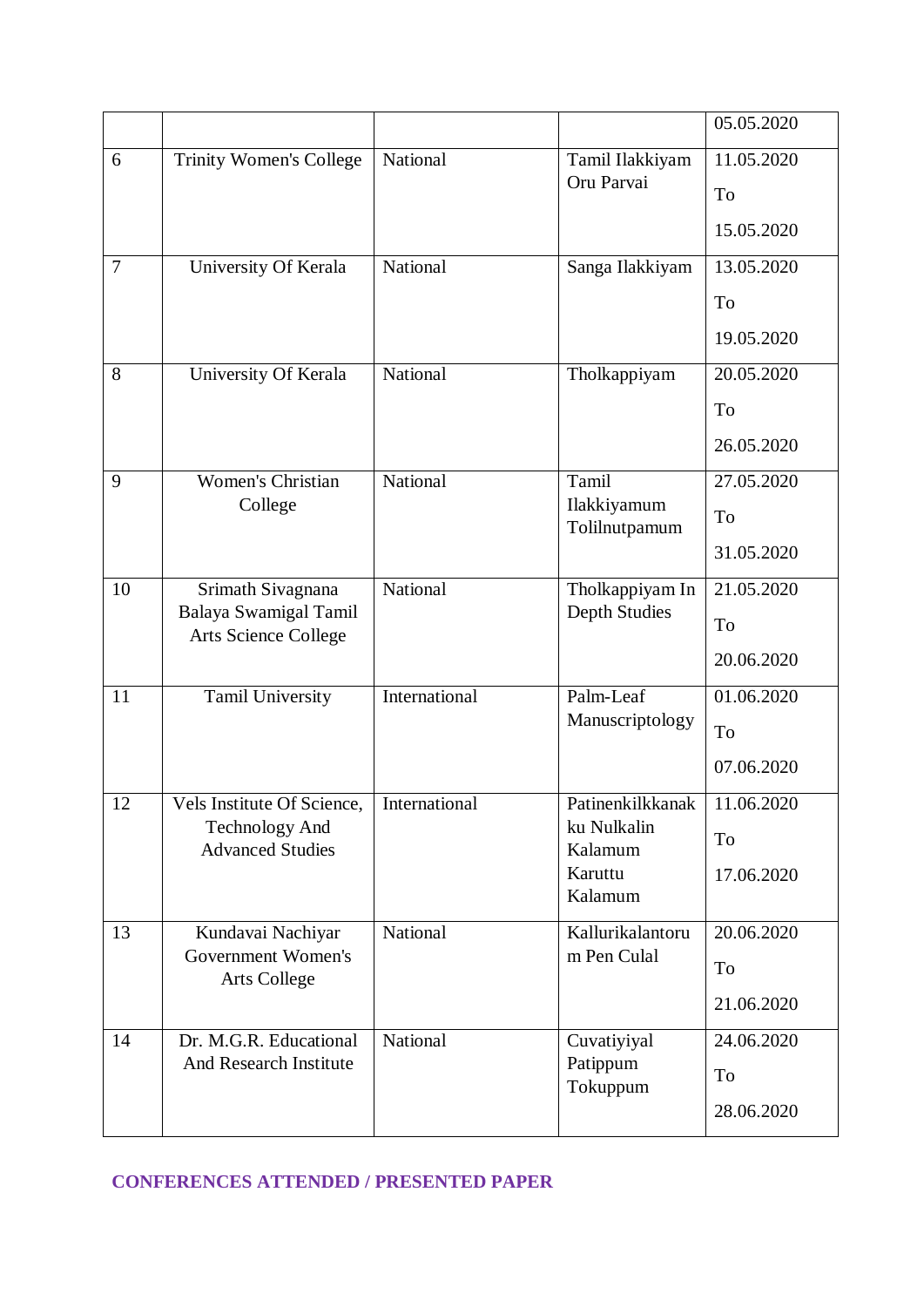| S.n<br><b>O.</b> | Organized by                                                          | <b>State/Nation</b><br>al/Internatio<br>nal | Participated/Pres<br>ented | Title                                                                   | Date(s)          |
|------------------|-----------------------------------------------------------------------|---------------------------------------------|----------------------------|-------------------------------------------------------------------------|------------------|
| $\mathbf{1}$     | Tamil<br>Department, Shri<br>Krishnasamy<br>College for<br>Women      | National                                    | Presented                  | Na.<br>Cuppurettiyar<br>parvaiyil akam                                  | 11.03.2016       |
| $\overline{2}$   | Tamil University                                                      | National                                    | Presented                  | Kannanar<br>navilum ariviyal                                            | December<br>2017 |
| 3                | MOP Vaishnava<br>College                                              | National                                    | Presented                  | Patirukalai<br>patikkattakkiyava<br>r                                   | 24.10.2016       |
| $\overline{4}$   | Jamal Mohammad<br>College                                             | National                                    | Presented                  | Konku mannum<br>kutumpa valviyal<br>pativum                             | 8,9.03.2018      |
| 5                | Kāñcimāmunivar<br><b>Higher Education</b><br><b>Center Puducherry</b> | National                                    | Presented                  | Palamoli<br>pakarum<br>makatuumunnilai                                  | 19.03.2018       |
| 6                | kaviñar mā.<br>Ilañceliyan<br>pataippukal or<br>āyvu                  | International                               | Presented                  | Annamalai<br>University.<br>University of<br>Malaya                     | 12,13.09.2016    |
| $\overline{7}$   | tamil valaippūkkaļ                                                    | International                               | Presented                  | Karantait tamilp<br>perumanrattin, Ta<br>njore                          | 23.07.2016       |
| 8                | mutu moliyum<br>mūtariñarum                                           | International                               | Presented                  | Kongunadu<br>College of Arts<br>and Sciences<br>University of<br>Malaya | 05.12.2016       |
| 9                | perumpāņar vali<br>kannanār navilum<br>uņavu                          | International                               | Presented                  | Nallamuthu<br>Counter<br>Mahalingam<br>College                          | 06.01.2017       |
| 10               | nimittamum<br>uļappānkum                                              | International                               | Presented                  | Cellammal<br><b>Women's College</b>                                     | 27.01.2017       |
| 11               | tamil ilakkiyankal<br>navilum kalvi                                   | International                               | Presented                  | <b>Asan Memorial</b>                                                    | 12.02.2017       |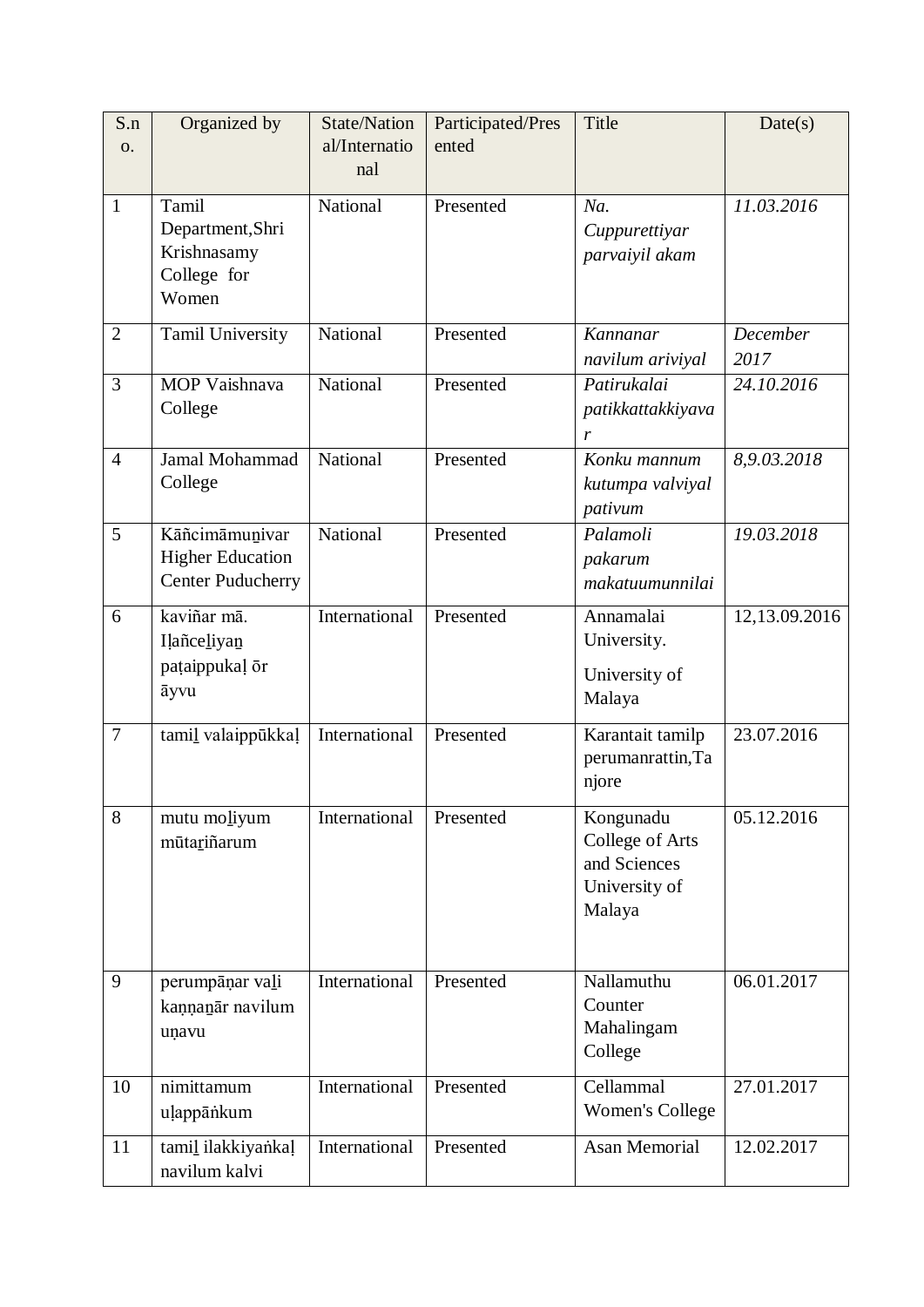|    |                                                                |               |           | Science Art                                                                                         |                  |
|----|----------------------------------------------------------------|---------------|-----------|-----------------------------------------------------------------------------------------------------|------------------|
|    |                                                                |               |           | College                                                                                             |                  |
| 12 | <i>arruppataiyil</i><br>āyarkaļ                                | International | Presented | DG Vaishnava<br>College                                                                             | 01.03.2017       |
| 13 | palamoliyum<br>kalviyum                                        | International | Presented | Annai<br>Velankanni<br><b>Women's College</b>                                                       | 27.03.2017       |
| 14 | vāļviyal navilum<br>ilañceliyan<br>cirukataikaļ                | International | Presented | Kongunadu<br>College of Arts<br>and Sciences<br>University of<br>Malaya                             | 06.12.2017       |
| 15 | palamoliyum<br>palantamilar<br>vālviyalum                      | International | Presented | Sri Saraswathi<br>Thiyagaraja<br>College                                                            | 11.12.2017       |
| 16 | pattinappālaiyil<br>palantamilar<br>catankukal                 | International | Presented | Sri Sevughan<br>Annamalai<br>College                                                                | 4,5.01.2018      |
| 17 | ariñarkalin<br>pārvaiyil<br>āyvariñar                          | International | Presented | Pachaiyappan<br>College, Chennai                                                                    | ஏப்ரல் 2018      |
| 18 | nikalttu kalaiyil<br>iraiyum<br>camūkamum                      | International | Presented | Kongunadu<br>College of Arts<br>and Sciences<br>University of<br>Malaya,<br>Colombo Tamil<br>Sangam | 11.11.2018       |
| 19 | navajōti<br>jōkaratnam<br>kavitaikaļil peņ                     | International | Presented | Shri<br>Krishnaswamy<br>Women's College<br>University of<br>Malaya                                  | 03.12.2018       |
| 20 | iraic<br>ceytiyalarkalin<br>vālkkai payaņam                    | International | Presented | Loyola College                                                                                      | 6,7.12.2018      |
| 21 | enakku mattum<br>utikkum cūriyan<br>kavitaiyil mannin<br>manam | International | Presented | Fathima College<br>University of<br>Malaya                                                          | 11, 12. 12. 2018 |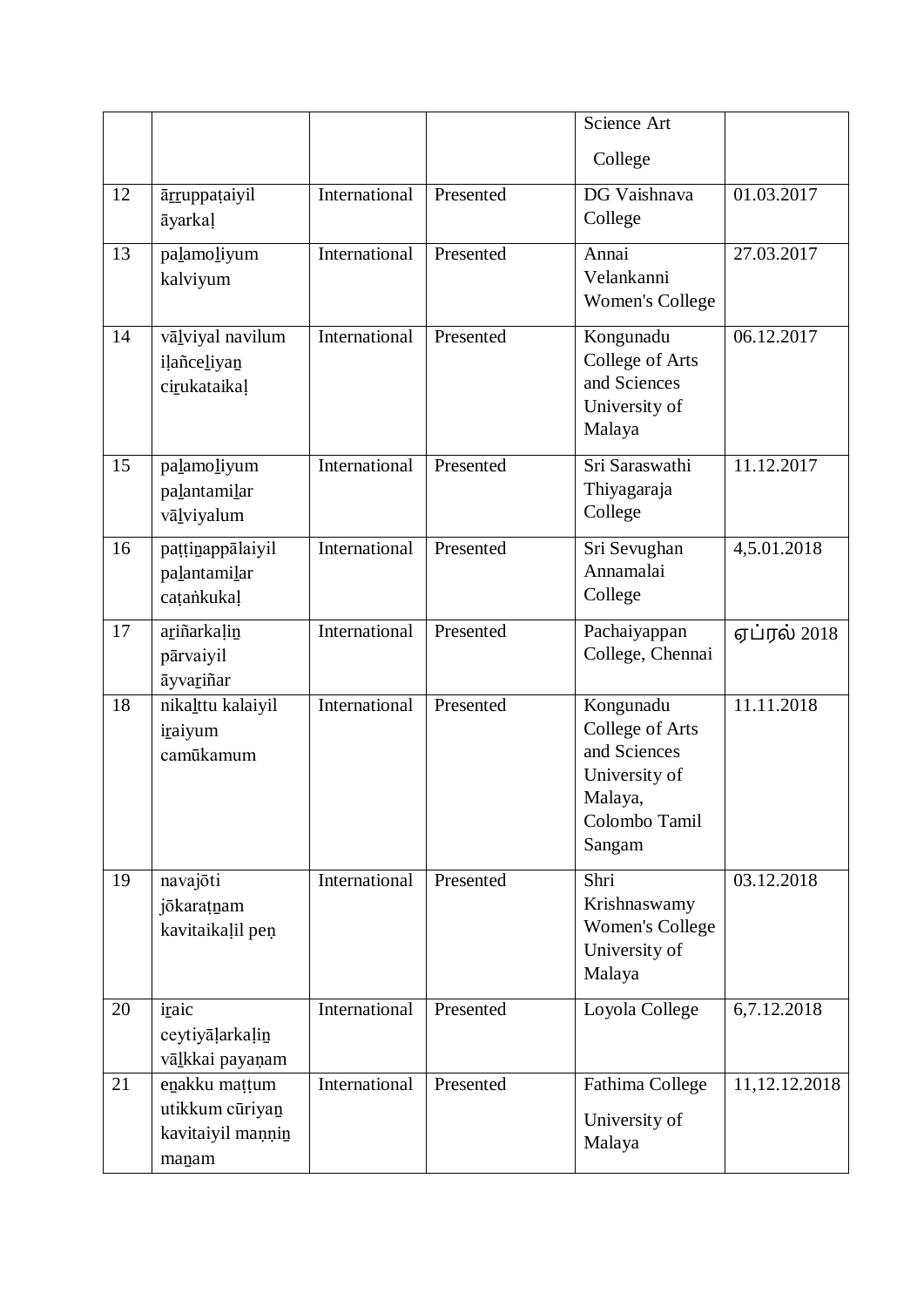| 22 | kalvețțu pēcum<br>camayam               | International | Presented | International<br>Institute Of<br>Tamil<br>Studies, Guru<br>Nanak<br>College           |                  |
|----|-----------------------------------------|---------------|-----------|---------------------------------------------------------------------------------------|------------------|
| 23 | neytarkali pörrum<br>tamilar marapukal  | International | Presented | Government Arts<br>College<br>Kulithalai<br>University of<br>Malaya                   | 10.12.2019       |
| 24 | pāratitācanin<br>tirāvitamum<br>tamilum | International | Presented | Sikkayya<br>Nayakkar<br><b>College Sattur</b>                                         | 14.12.2019       |
| 25 | icaiyum kaliyum                         | International | Presented | International<br>Institute Of<br><b>Tamil Studies</b><br>, World Tamil<br>Association | 14, 15. 12. 2019 |

# **CERTIFICATE COURSES /VALUE ADDED COURSES**

| S.no.          | Offered by                                             | Topic                                                          | Duration                       |
|----------------|--------------------------------------------------------|----------------------------------------------------------------|--------------------------------|
| 1              | Avs College                                            | Kaalamthorum<br>Tamil Ilakkyangal                              | 20.04.2020<br>To<br>21.04.2020 |
| $\overline{2}$ | Sri Ramakrishna College Of<br><b>Arts And Sciences</b> | <b>Tamilil Tutu</b><br>Ilakkiyankal                            | 01.05.2020<br>To<br>03.05.2020 |
| 3              | Kuralakam Marrum Yalini<br>Patippakam                  | Thirukkural                                                    | 08.05.2020<br>To<br>10.05.2020 |
| $\overline{4}$ | <b>Tamil University</b>                                | Karral Karpittal<br>Marrum Nikalttal<br>Nokkil Nataka<br>Kalvi | 11.05.2020<br>To<br>17.05.2020 |
| 5              | Shri Krishnaswamy College                              | Usavin Panmuka                                                 | 13.05.2020                     |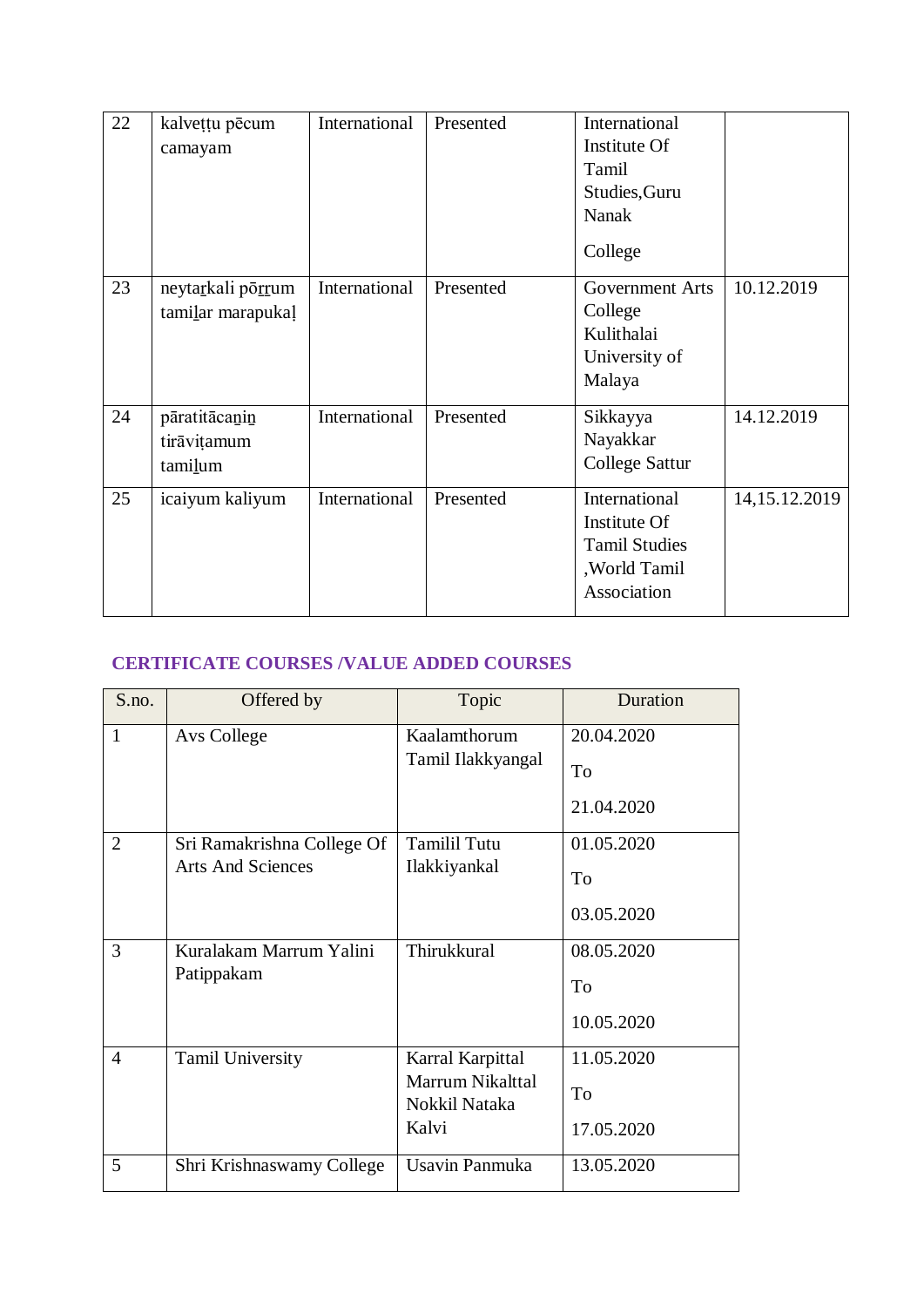|   | for Women                                         | Alumaikal Uveca            | To         |
|---|---------------------------------------------------|----------------------------|------------|
|   |                                                   |                            | 15.05.2020 |
| 6 | Poo Cha Ko College Of<br><b>Arts And Sciences</b> | Tolkappiya                 | 25.05.2020 |
|   |                                                   | Uraiyaciriyarkal           | To         |
|   |                                                   |                            | 29.05.2020 |
|   | Soka Ikeda College For                            | Minnul Uruvakkam           | 27.07.2020 |
|   | Women                                             | Marrum Inaiya<br>Payanpatu | To         |
|   |                                                   |                            | 28.07.2020 |

# **JOURNAL PUBLICATIONS**

| S.NO           | <b>JOURNAL</b>       | <b>UGC</b>              | ISBN / ISSN   | <b>REFERENCE</b> | <b>DATE OF</b>             |
|----------------|----------------------|-------------------------|---------------|------------------|----------------------------|
|                | <b>NAME</b>          | <b>SCI/SCIE</b><br>/WOS | <b>NUMBER</b> |                  | PUBLICATION/<br><b>DOI</b> |
|                | Kaviya-Tamil         | <b>UGC</b>              | 2277-8221     |                  | 2014                       |
| 2              | Naveena<br>Tamilaivu | <b>UGC</b>              | 2321-984X     |                  | 2018                       |
| 3              | <b>Shanlax</b>       | <b>UGC</b>              | 24543993      |                  | 2018                       |
| $\overline{4}$ | Arimaa Nokku         | <b>UGC</b>              | 2320-4842     |                  | 2017                       |

## **FDP/STTP**

| S.no.          | Organized by                                            | State/National/International | Topic                                               | Date(s) |
|----------------|---------------------------------------------------------|------------------------------|-----------------------------------------------------|---------|
| $\overline{2}$ | Shri<br>Krishnaswamy<br>College for<br>Women            | National                     | Orientation                                         | 2016    |
| $\overline{3}$ | Justice Basheer<br>Ahmed Sayeed<br>College for<br>Women | National                     | Pudukavijargalin<br>Padaipum Parvaium               | 2016    |
| $\overline{4}$ | Guru Shri<br>Santhi vijai<br>Jain College for<br>Women  | <b>National</b>              | Inaya Ulagil Kurunj<br>sayali Uladakka<br>Uruvakkam | 2017    |
| 5              | Shri<br>Krishnaswamy<br>College for<br>Women            | National                     | Orientation                                         | 2018    |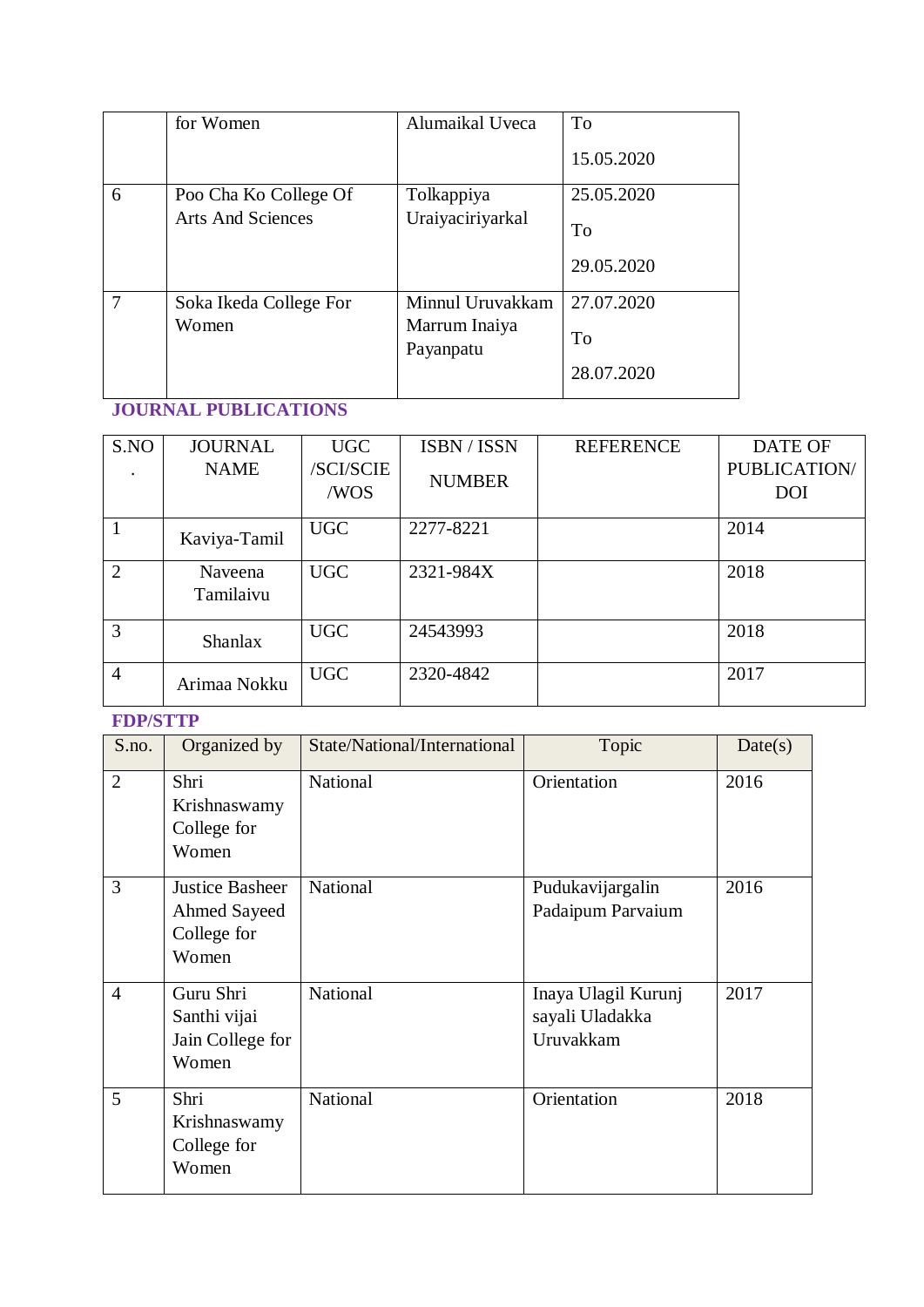# **WEBINARS [National/International]**

| S.no           | Organized by                                                     | State/National/Internat<br>ional | Topic                                                  | Date(s)                        |
|----------------|------------------------------------------------------------------|----------------------------------|--------------------------------------------------------|--------------------------------|
| $\mathbf{1}$   | Government Women's<br>College Of Arts &<br>Science               | National                         | <b>Tamilal Velvom</b>                                  | 26.05.2020                     |
| $\overline{2}$ | Kg College Of Arts<br>And Science                                | <b>National</b>                  | Bhakthi Ilakkiyam                                      | 07.05.2020                     |
| 3              | Soka Ikeda College<br>For Women                                  | National                         | Ti.Janakiraman<br>Nurrantu Ninaivu                     | 30.05.2020<br>To<br>31.05.2020 |
| $\overline{4}$ | Government College<br>Of Arts                                    | National                         | Aram Kurum<br>Nallulakam                               | 08.06.2020<br>To<br>09.06.2020 |
| 5              | Bharathiyar<br>University College Of<br><b>Arts And Sciences</b> | National                         | Ilakkiyattal<br>Inaivom                                | 15.06.2020<br>To<br>16.06.2020 |
| 6              | Ethiraj Women's<br>College                                       | National                         | Inaiyamum<br>Namilum                                   | 20.06.2020<br>To<br>22.06.2020 |
| $\overline{7}$ | <b>Stella Maris College</b>                                      | National                         | Navinamum<br>Ilakkiyamum                               | 02.07.2020                     |
| 8              | Nesamani Memorial<br><b>Christian College</b>                    | National                         | <b>Ulaviyal Nokkil</b><br>Canka Akattokaip<br>Patalkal | 26.07.2020<br>To<br>30.07.2020 |
| 9              | Ganesar College Of<br><b>Arts And Sciences</b>                   | National                         | Tevaram Ennum<br>Tiruppattu                            | 03.08.2020<br>To<br>05.08.2020 |
| 10             | The Gandhigram<br><b>Rural Institute</b>                         | National                         | Folklife And Lore<br>In Modern<br>Scenario             | 24.08.2020                     |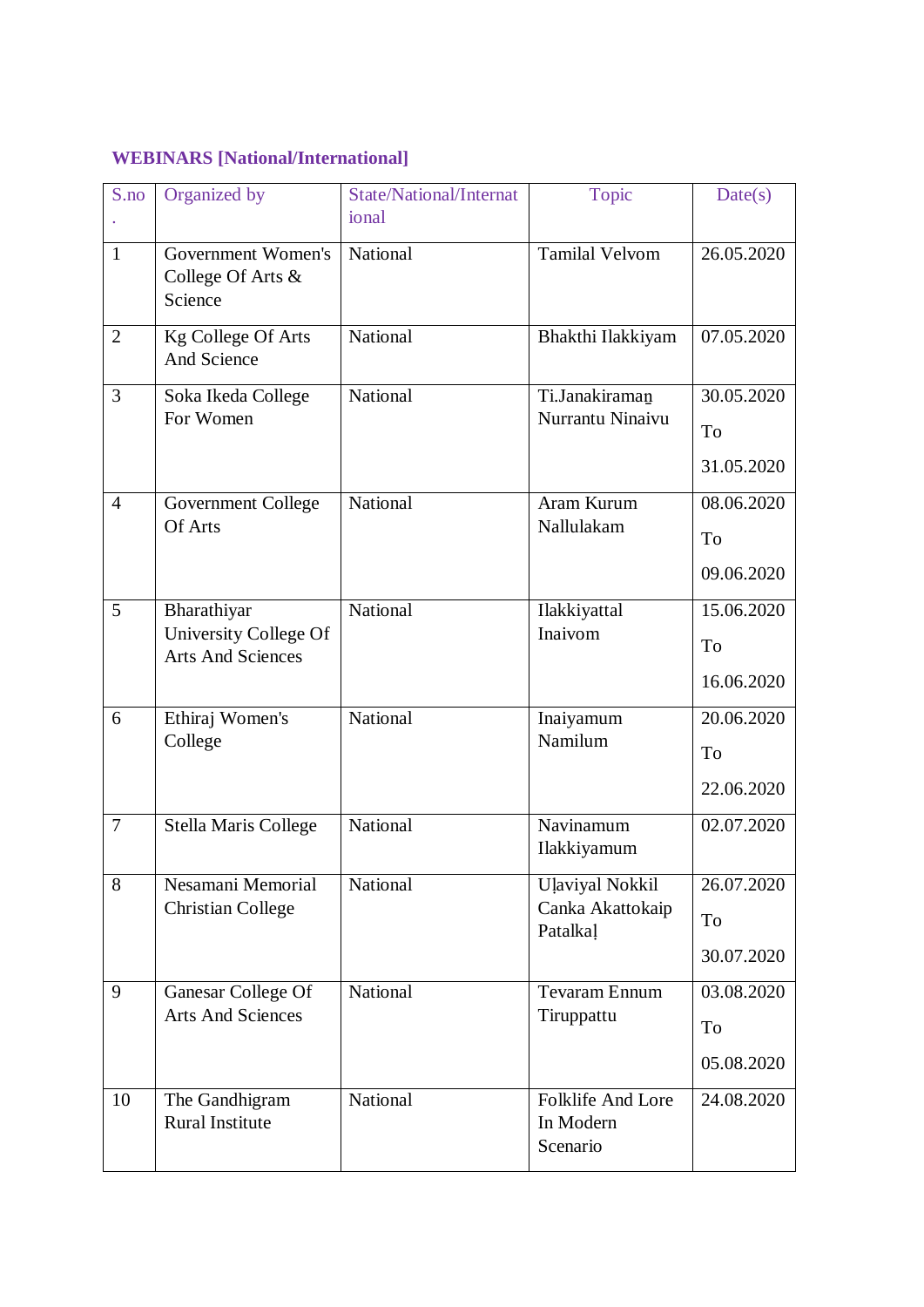| 11 | Sri S. Ramasamy           | International | <b>Theatre Art</b>        | 20.05.2020 |
|----|---------------------------|---------------|---------------------------|------------|
|    | Naidu Memorial<br>College |               |                           | To         |
|    |                           |               |                           | 26.05.2020 |
| 12 | <b>GTN Arts College</b>   | International | Aramtinaiyil              | 12.06.2020 |
|    |                           |               | Atittamilum<br>Tamilarum  | To         |
|    |                           |               |                           | 18.06.2020 |
| 13 | Erode College Of          | International | Velinatu Val              | 24.06.2020 |
|    | <b>Arts And Sciences</b>  |               | Tamilarkalin<br>Parvaiyil | To         |
|    |                           |               | Tamilmoli                 | 25.06.2020 |
| 14 | Government College        | International | Ilakkiyankalil            | 11.07.2020 |
|    | Of Arts For Women         |               | Peritar Melanmai          |            |
| 15 | <b>Government Arts</b>    | International | Pirittaniyavil Tamil      | 14.07.2020 |
|    | College                   |               | Culal                     | To         |
|    |                           |               |                           | 16.07.2020 |
| 16 | St. Judah's College       | International | Kumarimavatta             | 27.07.2020 |
|    |                           |               | Neytal Nila<br>Makkalin   | To         |
|    |                           |               | Vilumiyankal              | 31.07.2020 |

AWARDS:

- $\triangleright$  Best Aaiviyal Niraignar: From Salem Mayor 2003
- Tamil Sudar from Tamil Ayya Kalvi Kazhagam 2009
- Sentamil Thilagam from Tamil Ayya Kalvi Kazhagam 2011
- Elakiya Sudar from Tamil Ayya Kalvi Kazhagam 2012
- Deiva Tamil sudar from Tamil Ayya Kalvi Kazhagam 2013
- Muthamil Bharathi From Kavirasan Tamil Mandram 2014
- Loyola ilakkiya oodaga virudu from Loyola College 2014
- **Young Scholar Presidential Award for Classical Tamil Literature from Honourable Indian President Sri Pranab Mukherjee for the year 2013-2014**
- Best Paper Award: Ayya Kalvi Kazhagam, Avvai Arakattalai -2016
- $\triangleright$  Best Researcher Award from Delhi Tamil Sangam -2017
- $\triangleright$  Tiruvalluvar Viruthu from Tamil Aivu Sangam 2018